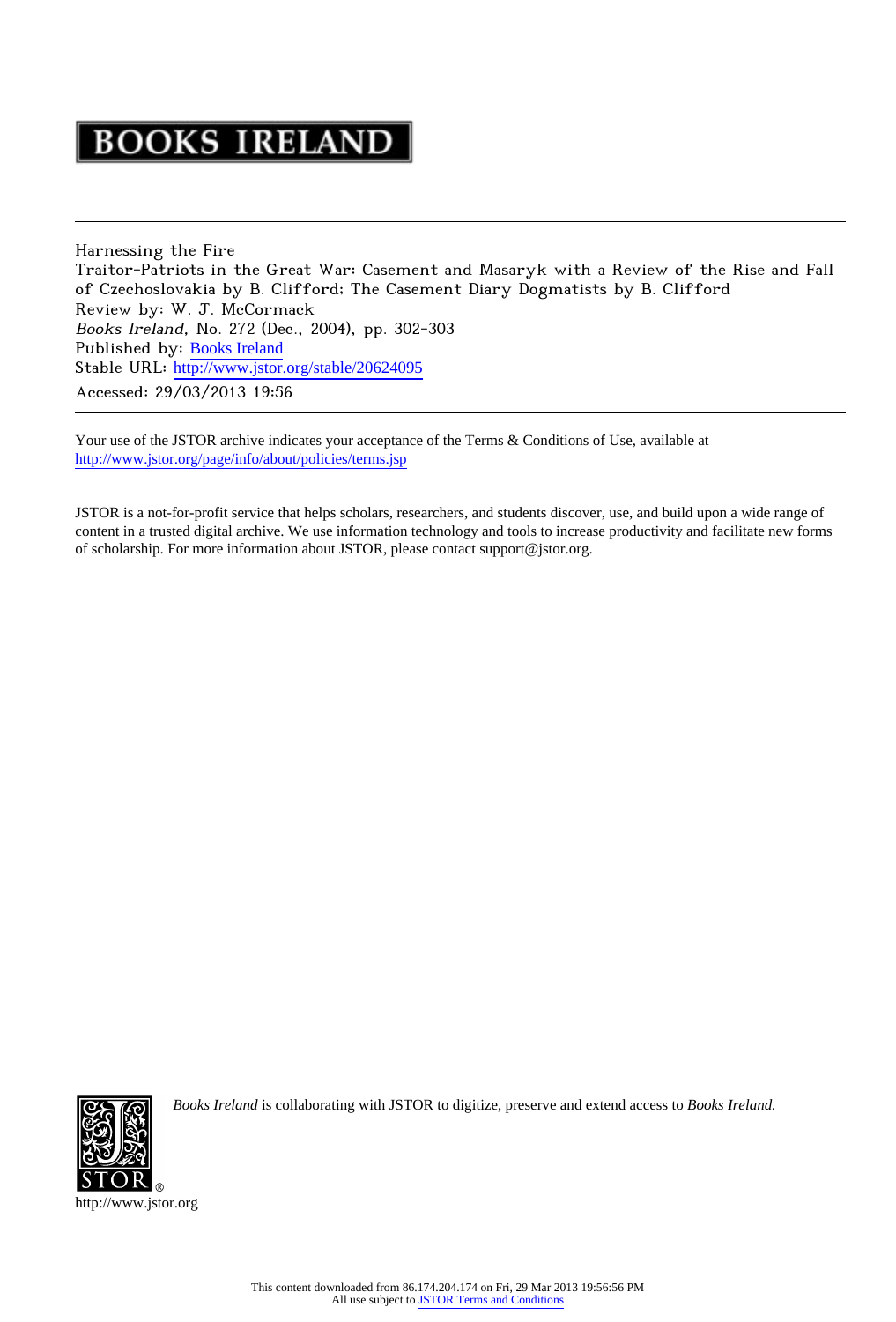With more of this and less of the other, a much better work would have been written!

This is not a self-published book though one might think it

Newgrange, temple to life :<br>a re-interpretation. Chris a re-interpretation. Chris O'Callaghan. Mercier. 96 pp 14.95 pb 22 cm 1-85635-428-8.

so. Is the text double-spaced in an attempt to make more of so little? The stated purpose of the monograph is to present "a fresh and thought-provoking insight" into the nature of the pre-historic

mound of the Brú na Bóinne at Newgrange. As the author<br>proffers no credentials other than his residence in "the proffers no credentials other than his residence in "the peaceful Irish countryside", one assumes he has none. This assumption is borne out by the work itself which has all the authority and quality of a poorly conceived and badly written school project. It is, in fact, a personal rant against the use of the term 'passage grave' for the Brugh. Much ado about nothing. At this point in time the term itself is merely taxonomic and Newgrange, along with its fellow mounds at Dowth and Knowth (which the author tellingly does not mention) are now generally accepted by experts to be ritual sites or centres. O'Callaghan is apparently unaware of this fact as he needlessly tilts with the windmills of nineteenth-century antiquarian opinion, no doubt because he has done little or no scholarly research. I won't go on about the irritating tone, anachronistic terms, absurd pronouncements, ridiculous reasoning, bad writing, and overall lack of knowledge. One might ask why this is in print. The cynical truth? Publishers know that anything they can pass off as 'Celtic' will sell.

## Harnessing the fire

W. J. McCormack

 $\mathbf{U}$ не Ulster Protestant poet of my acquaintance was used to declare, comically, that the paranoids were out to get him. Brendan Clifford is a

Traitor-Patriots In the Great War: Casement and Masaryk<br>with a review of the rise and with a review of the rise and  $\frac{1}{2}$  alliterative case - he is dogge Dogmatists. B.Clifford. Belfast

fall of Czechoslovakia. B. by dogmatists. Through BICO<br>Clifford Belfect Magazine, DO Bev. (the British and Light Commun Clifford, *Belfast Magazine, PO Box* (the British and Irish Communist<br>220 Belfast PT42 4CO 69 pp 640 ... Computer is the leader of the leader 339, Belfast BT12 4GQ. 68 pp  $f$ 10 Organisation) or the Aubane<br>brochure 21 cm 1-874157-10-3. Historical Society, as publish brochure 21 cm 1-874157-10-3. Historical Society, as publisher The Casement Diary of Athol Books or editor of A Magazine. 68 pp  $\epsilon$ 10 brochure 21 writer in the limit Belfast Magazine, as leader  $i$ ch Political cm 1-874157-09-x writer in the Irish Political Review, or back-row stalwart of

simpler and even more

the Roger Casement Foundation, Clifford is unquestionably the most voluble commentator on the Irish Left (the definition of 'left' to be left, of course, to him).

He is fond of invoking Karl Marx, but Clifford's Marxism is based on a Capital re-designed by M. C. Escher, the illusionist par excellence. Vicious circles are squared up to. The dialectic advances backwards, workers reach upwards for the Grundrisse, while the avant-garde musters at the rere. Truly important questions are never put on the back finger. Urging us all to support Sinn Fein (those well-known Marxist comrades) in their 'efforts to harness the fire to peaceful uses' (Dogmatists p. 34), Clifford has evolved a literary style perfectly to convey his political consciousness.

His grasp of history is no less sure. The Redemptorist Order (founded 1732) can be implicated in a publication 'written about 1600' (Dogmatists p. 11). The French, you will be glad to learn, started the tiff of 1870, doubtless by invading their own country Escher-style. These are mere facts; empathy is what really matters. So we note the final sentence of Clifford reviewing a Czech publication, "The

book is dated as 'Concluded June 1939'. Britain was then hatching another betrayal – of the Poles" (*Traitor-Patriots* p. 56).

Hard to trump that for a case of missing the bleeding obvious. But Clifford tries very hard. "Going over the events of 1939, one can hardly suppress the thought that Britain decided to aggravate Germany over the last national issue remaining from the Versailles arrangement, and make it an occasion for war, lest no further opportunity for war should present itself and the Munich Agreement should prove to be a settlement." (Traitor-Patriots p. 41).

There is, however, a rationale behind the glitched metaphors and cod-chronology. It consists in two propositions, one politico-moral, the other religious. The first starts from the axiom that Britain is always wrong, and always wronger than anyone else. The second mannest<br>itself in Clifford's procesupation with holief, his inshifts itself in Clifford's preoccupation with belief, his inability to resist digressions into the archives of the Church of Ireland Gazette or the niceties of Hussite doctrine. The first proposition is quickly taken as proving the superiority of German political aims in 1914 and 1939, while the second facilitates a 'two-nations' theory of Irish affairs. From the latter, Clifford makes a timely admission that his Campaign for Equal Citizenship failed totally. He still believes that, even before the American War of Independence, "Protestant Ulster had meaning for itself over the centuries as a vigorous contributor to the cause of civilising destruction around the world." Some hyper-academic types might label this essentialism, others would settle for tosh. The concept of nation eternally links religion and politics; forget your economics, Karl.

The Casement Diary Dogmatists squirming under this stringent analysis are Jeffrey Dudgeon and my bad self. At first I was flattered by the prospect of featuring as the subject, or half-subject, of an entire new pamphlet. Imagine my disappointment in discovering that A Belfast Magazine No. 22 is largely made up of material previously published elsewhere - in Clifford's Irish Political Review to be exact. Furthermore, these separate pieces incorporate large chunks of quotation without becoming anything like a critical selection. Philological nit-picking, interspersed with personal abuse (Dudgeon is accused of autism), contends with grandiose historical pronouncement.

Intriguing material lies secreted in these pages, most notably about BICO's history. I also liked an account of the launching of Dudgeon's edition of the Black Diaries, and some fragmentary autobiographical remarks. Clifford's is a strong mind vulnerable to what might seem impossible combinations of weakness - obsessiveness and lack of focus, restlessness and immovability. He is a self-publisher, but employs half a dozen imprints.

The Casement issue proved too strong a lure for so earnest a mind. Yet, in the Preface to *Dogmatists*, he declares that "this publication does not assert that the disputed Casement Diaries are forgeries or that they are authentic." A not unreasonable position, if a trifle cowardly in the circumstances. It is quite another matter, however, to accept W. J. Maloney's speculative theory of 1936 as having been reasonable in its day. And Clifford's quarrel with me about the extent to which Robert Lynd embraced James Connolly's socialism takes up matters surely less important than Maloney and Co.'s favouring blackmail (of Shane Leslie) and threats of murder (against J. W. Bigger), while also looking to use the propaganda machines of Fascist Italy and Hitlerite Germany.

Anxious to clear Sean Russell of any Nazi taint, Clifford sails perilously close to blaming Britain for the invasion of